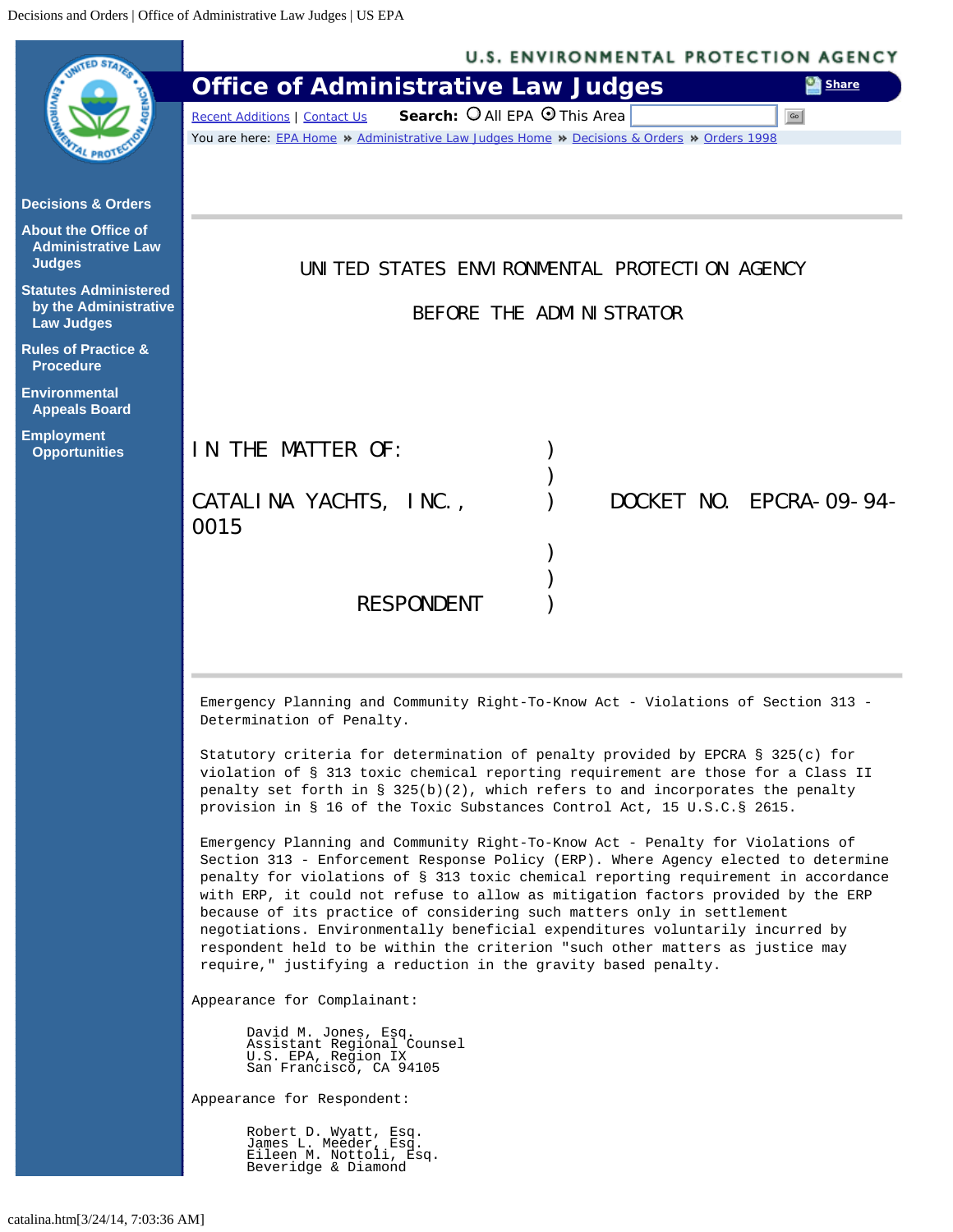# San Francisco, CA 94104

### INITIAL DECISION

The complaint in this proceeding under Section 325(c) of Title III of the Superfund Amendments and Reauthorization Act, 42 U.S.C. §§ 11001 et seq. (SARA), also known as the Emergency Planning and Community Right-to-Know Act of 1986 ("EPCRA"), filed on June 20, 1994 by the Director, Air & Toxics Division, EPA Region IX ("Complainant"), charged Respondent, Catalina Yachts, Inc., with seven counts of violating EPCRA § 313. Counts I and II alleged that Catalina "otherwise used" quantities of acetone during the calendar years 1988 and 1989 in excess of the established threshold of 10,000 pounds and failed to submit toxic chemical release forms (Form Rs) to the Administer and to the State of California by July 1, 1989, and July 1, 1990, respectively, in violation of EPCRA § 313 and 40 CFR Part 372. Count III alleged that Catalina "processed" quantities of styrene in excess of the established threshold of 50,000 pounds during the calendar year 1988, and Counts IV through VII alleged that Catalina "processed" quantities of styrene in excess of the established threshold of 25,000 pounds during the calendar years 1989 through 1992 and failed to submit Form Rs to the Administrator and to the State of California by July 1 of the following year in violation of EPCRA § 313 and 40 CFR Part 372. For these alleged violations, it was proposed to assess Catalina a penalty totaling \$175,000.

Under date of July 14, 1994, Catalina answered, admitting that it used acetone as a cleaning agent in its manufacturing operations, but asserted that it was reviewing its records and unable to respond to the remaining allegations in Counts I and II [concerning quantities of acetone used] and failure to submit Form Rs as alleged. The remaining allegations of these counts were therefore denied. Catalina also admitted that it processed products containing styrene during the calendar years 1988 through 1992, but asserted that it was reviewing its records and unable to respond to the remaining allegations in Counts III through VII [concerning quantities of styrene processed] and failure to submit Form Rs as alleged. The remaining allegations of these counts were therefore denied. Catalina requested a hearing to contest the alleged violations and the proposed penalties.

The parties have exchanged prehearing information in accordance with an order of the ALJ. On October 12, 1994, Complainant filed a motion for an accelerated decision as to liability, asserting that no issues of material fact existed as to the violations of EPCRA alleged in the complaint and that Complainant was entitled to a decision in its favor as a matter of law. Opposing the motion, Catalina filed an "Opposition to Complainant's Motion for an Accelerated Decision and [a Renewed] Request for Hearing" on October 19, 1994 (Opposition). Among other things, Catalina alleged that it was a small, family owned corporation which designed and manufactured moderately priced sailboats, that its plant is located at 21200 Victory Boulevard, Woodland Hills, California, and that it has approximately 255 employees. [\(1\)](#page-13-0)

Catalina acknowledged that it used resins containing styrene to construct various boat parts and that in each year from 1988 to 1992 it used resins containing more than 25,000 pounds of styrene. Catalina also acknowledged using more that 10,000 pounds of acetone to clean boat parts in each of the calendar years 1988 and 1989. Additionally, Catalina admitted that it did not file SARA § 313 Form R reports for its use of acetone in 1988 and 1989 and for its use [processing] of styrene in the years 1988 through 1992 (Opposition at 2). Catalina alleged, however, that it had filed numerous reports with government agencies on its use of resins containing styrene and its use of acetone as well as its emissions during the period 1988-1993 (Id). Moreover, Catalina asserted that it had reached out to the public to inform the community about its operations and air emissions. According to Catalina, its operations and emissions were also discussed at Chamber of Commerce meetings (Opposition at 3).

Catalina alleged that it was not aware of EPCRA § 313 reporting requirements until it was visited by an EPA inspector in late 1993, that it fully cooperated with the inspector and timely filed Form R reports for styrene and acetone for the years 1988-1992 after it became aware of the reporting program. Catalina averred that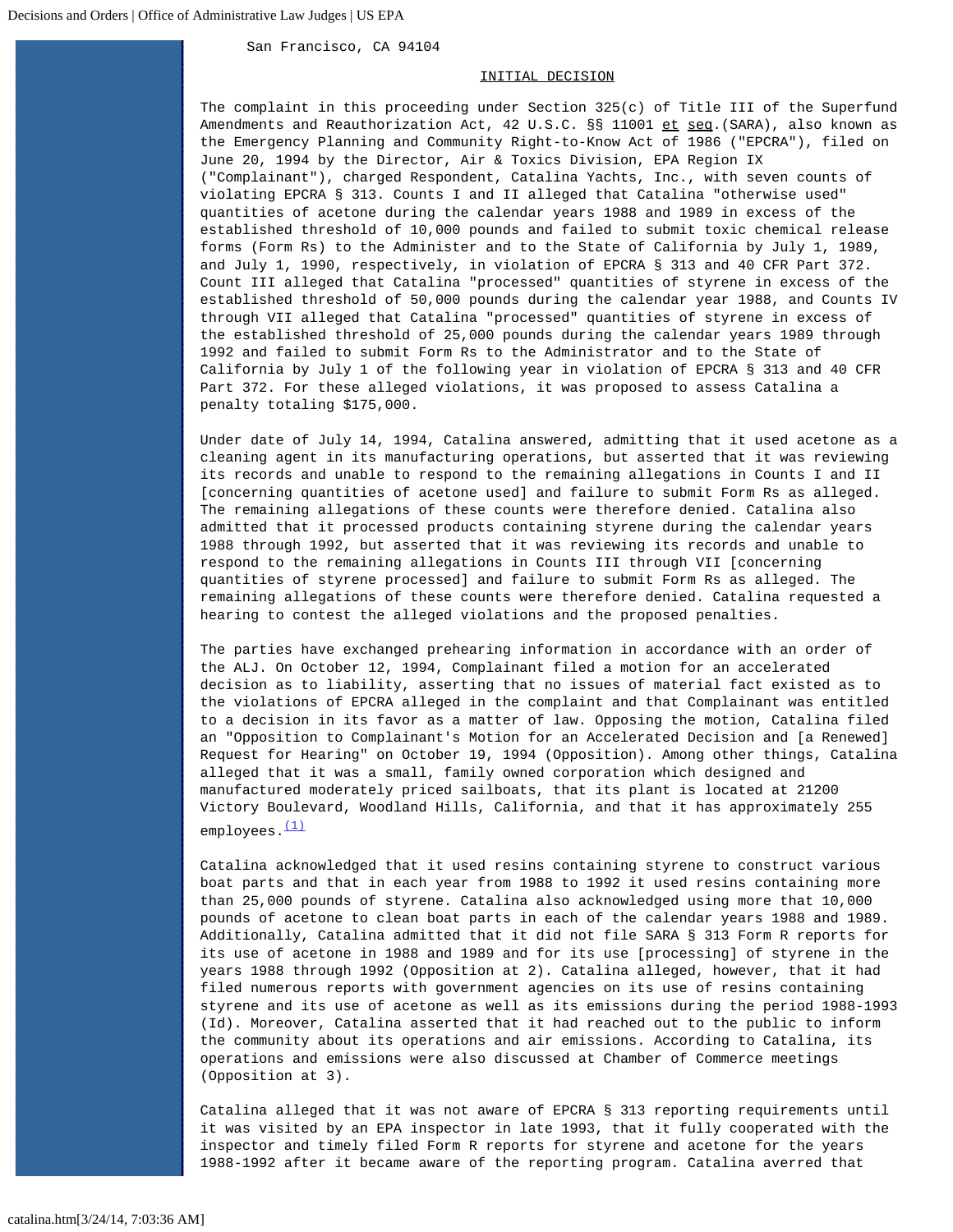during settlement negotiations Agency representatives stated that they were required to strictly follow the "Enforcement Response Policy for Section 313 of the Emergency Planning and Community Right-To-Know Act (1986) and Section 6607 of the Pollution Prevention Act (1990) ("ERP"). Despite their alleged acknowledgement that Catalina was cooperative and timely acted to file past due Form R reports, Catalina says that it was informed by Agency personnel that they had no authority to reduce the penalty by more that the 30 percent provided by the ERP (Opposition at 4). Inasmuch as the ERP was not promulgated by notice and comment rulemaking in accordance with the Administrative Procedure Act, Catalina argued in effect that rigid adherence to the ERP is not lawful and that the ERP need not be followed.

By an order, dated January 10, 1995, Complainant's motion for an accelerated decision as to liability was granted and its motion for an order striking that part of Catalina's opposition to the motion which referred to settlement negotiations was denied. $(2)$ 

A hearing on this matter was held in San Francisco, California on January 28, 1997.

Based on the entire record including the briefs and proposed findings of the parties, I make the following

### FINDINGS OF FACT

- 1. Respondent, Catalina Yachts, Inc., is a California corporation and a "person" as defined by Section 329(7) of EPCRA [42 U.S.C. § 11049(7)].
- 2. Catalina is an owner and operator of a "facility" as defined by Section 329(4) of EPCRA, which facility is located at 21200 Victory Boulevard, Woodland Hills, CA 91364. Catalina manufactures recreational sailboats, sometimes referred to as "family" sailboats, from eight-foot "dinghies" to 30-foot cruising boats (Tr. 80).
- 3. The Facility has 10 or more "full-time employees" as defined at 40 CFR § 372.3 and is classified in Standard Industrial Classification (SIC) Code 3732-Boat and Boat Building.
- 4. EPCRA § 313(f) "Threshold for reporting" and 40 CFR § 372.25 provide that for the purposes of reporting toxic chemicals "used" at a facility the threshold is 10,000 pounds of toxic chemical per year and that for toxic chemicals manufactured or "processed" at a facility the threshold is 75,000 pounds for the calendar year 1987, 50,000 pounds for the calendar year

1988, and 25,000 pounds for the calendar year 1989 and each year thereafter.  $(3)$ 

5. A memorandum attached to an inspection report, which in turn is attached to the Verified Statement of Pi-Yun "Pam" Tsai, dated January 22, 1997 (C's Exh A), reflects that Catalina used 368,168 pounds of acetone during the calendar year 1988, 101,665 pounds during the calendar year 1989, only a 1,089 pounds in 1990, 321 pounds in 1991 and 1,802 pounds in 1993. The memorandum further reflects that Catalina processed 1,784,078 pounds of styrene in calendar year 1988, 2,691,348 pounds of styrene in the calendar year 1989, 898,416 pounds of styrene in calendar year 1990, 624,441 pounds of styrene in calendar year 1991 and that it processed 660,778 pounds of styrene in calendar year 1992. These figures are based on data reportedly supplied by Catalina or its environmental consultant and include estimates of the percentage of styrene in the various resins used by Catalina. There is no evidence to the contrary and these figures are accepted as accurate.

6. Specific listings of toxic chemicals reportable under EPCRA § 313 are contained in 40 CFR § 372.65 (1992). Both acetone, CAS No. 67-64-1 and styrene, CAS No. 100- 42-5, are included in the list. Acetone was, however, proposed for delisting (59 Fed. Reg. 49888, September 30, 1994) and delisted effective June 16, 1995 (60 Fed. Reg. 31643, June 16, 1995).

7. The quantities of acetone used by Catalina during the calendar years 1988 and 1989 (finding 5) exceed by manyfold the 10,000-pound per calendar year threshold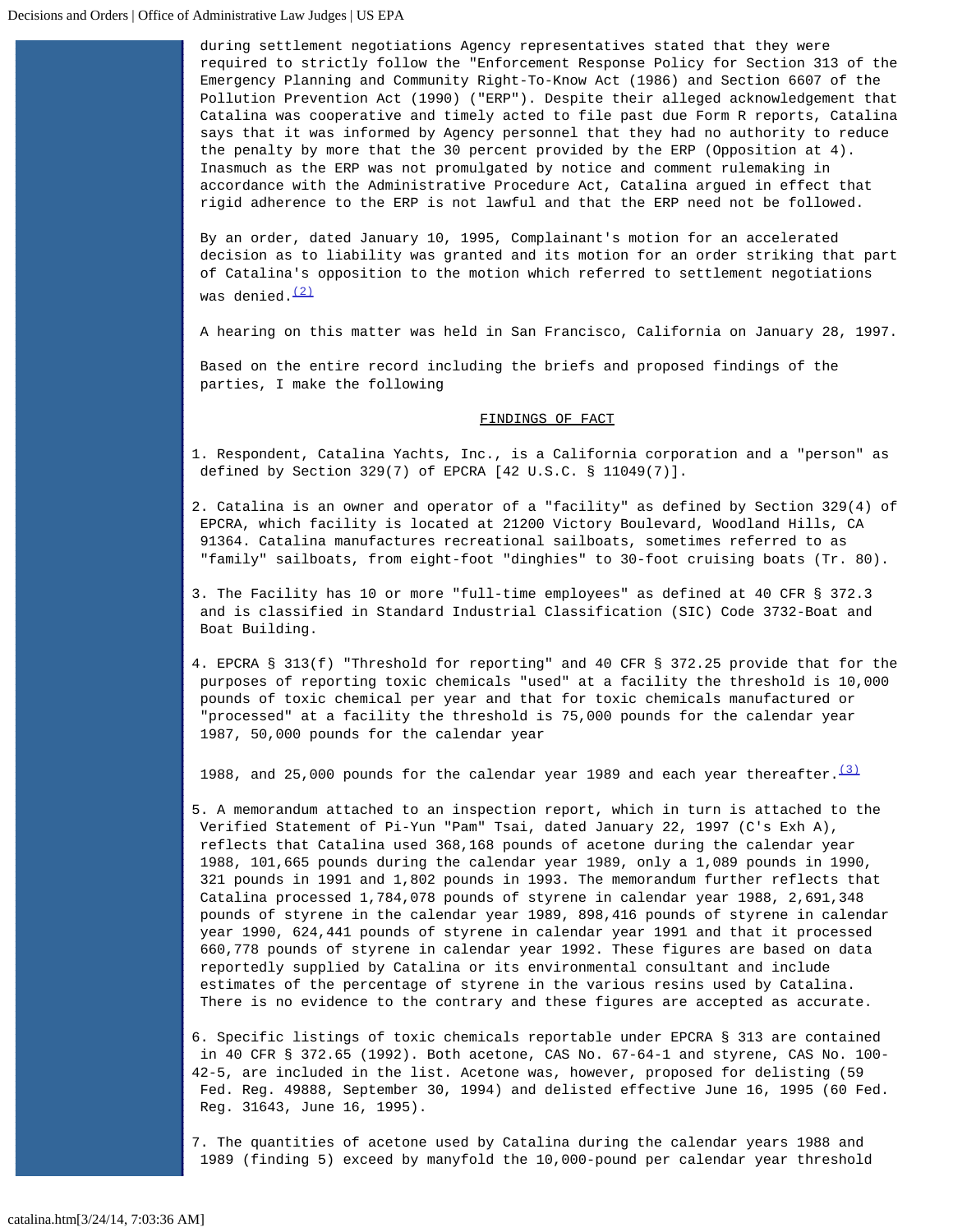for reporting use of toxic chemicals set forth in EPCRA § 313(f) and 40 CFR 372.25. The quantities of styrene processed by Catalina during the calendar years 1988 through 1992 (finding 5) exceed by manyfold the 50,000-pound per calendar year threshold for reporting toxic chemicals processed in calendar year 1988 and the 25,000-pound threshold applicable for reporting toxic chemicals processed for the calendar year 1989 and subsequent years (EPCRA § 313(f) and 40 CFR § 372.25). Catalina did not submit toxic chemical inventory release forms (Form Rs) reporting the use of acetone during the calendar years 1988 and 1989 to the Administrator and to the State of California by July 1, 1989 and July 1,1990, respectively. Likewise, Catalina did not submit toxic chemical inventory release forms reporting the processing of styrene during the calendar years 1988 through 1992 to the Administrator and to the State of California by July 1, 1989, and by July 1 of each of the years 1990 through 1993.

8. On November 15, 1993, Catalina's facility was inspected by Mr. Bill Deviny, Toxic Reporting Inventory (TRI) program specialist, EPA Region IX (Verified Statement of Pi-Yun "Pam" Tsai, dated January 22, 1997, ¶ 6; Inspection Report, prepared May 26, 1994, Exh 2 to Ms. Tsai's statement). According to the inspection report, the EPCRA Tracking System (ETS) had been requested to identify all companies in Zip Codes 91300 to 91399 (Los Angeles area) having 50 or more employees and Catalina was selected for inspection because it was in SIC code 3732-Boat and boat building and

"right around the corner" from another company Mr. Deviny planned to inspect. $\frac{(4)}{M}$  $\frac{(4)}{M}$  $\frac{(4)}{M}$  Mr. Deviny met with Mr. Gerald Douglas, identified note 1 supra, who reportedly stated that Catalina manufactures sail boats ranging in size from approximately 12 feet to 42 feet and that the boats were all fibreglass reinforced plastic. Mr. Douglas reportedly stated that he was not familiar with the [reporting] requirements of EPCRA.

- 9. Mr. Deviny again visited Catalina's facility on May 19, 1994 (Inspection Report). Apparently, Catalina had sent a letter on April 27, 1994 (not in evidence), which the inspection report states represented emissions of acetone and styrene rather than usage of these chemicals. In consultation with Mr. Douglas and Catalina's environmental consultant, Mr. David Wright, who was reached over the phone, it was determined that emissions of acetone essentially equalled usage. In further consultations, the quantities of acetone used by Catalina during the calendar years 1988 through 1992 and the quantities of styrene processed during the years 1988 through 1992 were developed and set forth in a memorandum, dated June 1, 1994, attached to the inspection report. This is the memorandum upon which the figures in finding 5 are based. Catalina submitted the Form Rs in May 1994 (Tr. 39) at a date not precisely determinable from the record. For the purposes of this decision, it will be assumed the Form Rs were mailed on May 20, 1994, the day following Mr. Deviny's second visit to Catalina's facility.
- 10. Ms. Tsai testified that she first became aware of Catalina upon reviewing Mr. Deviny's inspection report (Verified Statement, ¶ 6). She checked the TRI System (TRIS), which is a computer accessible data base, for Woodland Hills, California and learned that Catalina had failed to submit Form Rs showing acetone usage during the [calendar] years 1988 and 1989 and had failed to submit Form Rs showing quantities of styrene [processed] during the calendar years 1988 through 1992 (Id. ¶ 8).
- 11. Ms. Tsai drafted the complaint and calculated the proposed penalty using the Enforcement Response Policy for Section 313 of EPCRA and Section 6607 of the Pollution Prevention Act (ERP) (August 10, 1992). The ERP contains a penalty matrix having "Extent Levels" A, B, and C on the horizontal axis and six "Circumstance Levels" on the vertical axis (ERP at 11). The ERP provides that the extent level of a violation is based upon the quantity of the EPCRA § 313 chemical manufactured, processed, or otherwise used by the facility; the size of the facility based on a combination of the number of employees at the violating facility and the gross sales of the violating facility's total corporate entity (Id. 8). Facilities which manufacture, process, or otherwise use more that ten times the threshold of the EPCRA § 313 chemical involved in the violation and which have \$10 million or more in total corporate entity sales and fifty or more employees are in Extent Level A (ERP at 9). The circumstance levels of the penalty matrix take into account the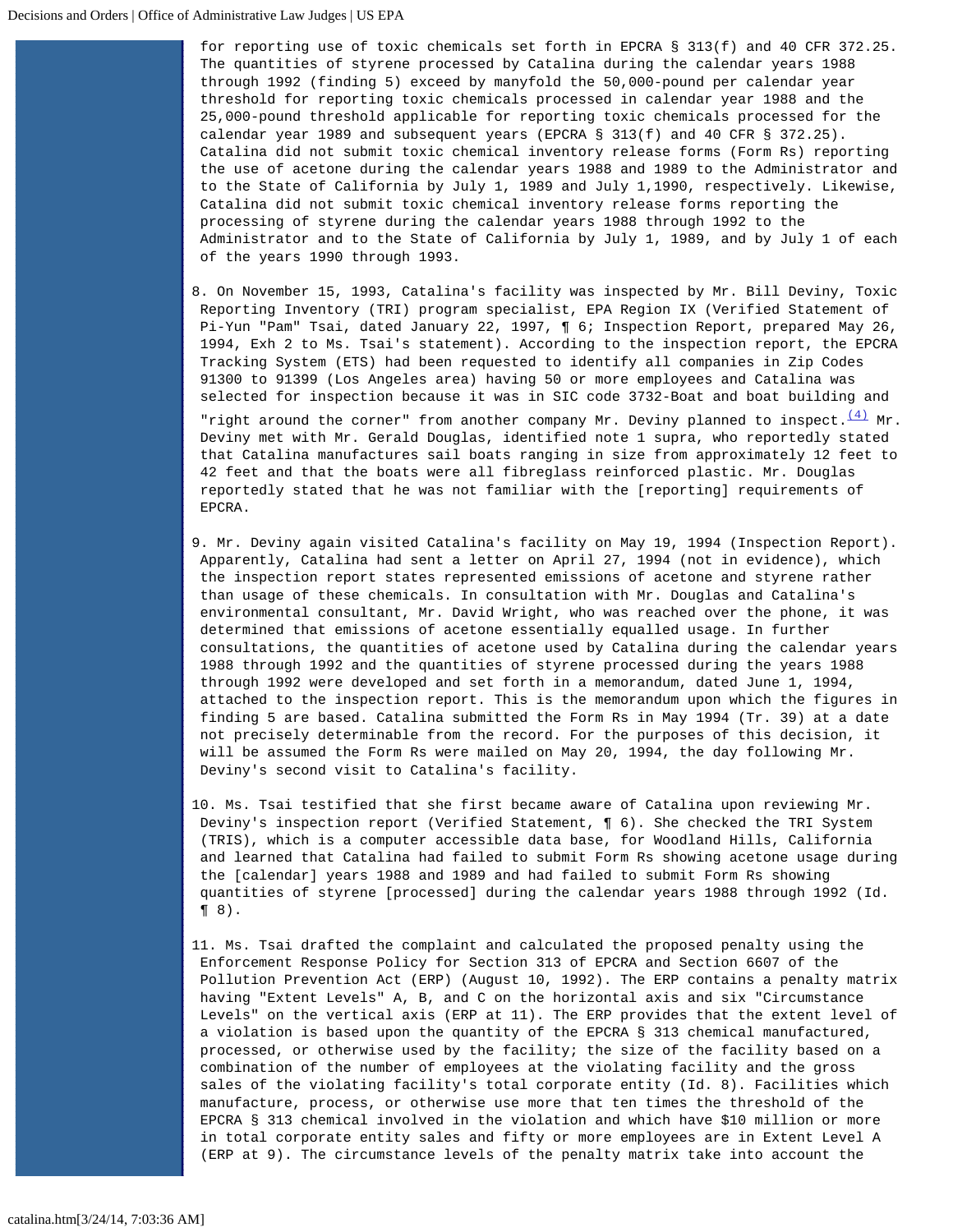seriousness of the violation as it relates to the accuracy and availability of the information to the community, to the states and to the federal government. The ERP provides that failure to report in a timely manner is a circumstance Level 1 violation (ERP at 12).

12. Based on the amount of chemical involved in the violations alleged in the complaint and the size of Catalina's business, Ms. Tsai determined that the extent level for each violation was Level A (Verified Statement, ¶ 10; Penalty Calculation Worksheet, Verified Statement, Exh 3). Data on Catalina's sales and the number of its employees were taken from an EPCRA Targeting System, Facility Detail Report, dated November 10, 1993 (Verified Statement, Exh 4). This document indicates that Catalina had \$40 million in gross sales (year not stated) and 275 employees. The circumstance level for each violation was determined to be Level 1, failure to report in a timely manner. These determinations resulted in the maximum single day penalty of \$25,000 provided by EPCRA § 325(c)(1) for each of the seven violations alleged in the complaint for a total of \$175,000. Ms. Tsai determined that none of the ERP adjustment factors, e.g., voluntary disclosure, history of prior violations, and delisting of chemicals involved in the violations, were applicable. She pointed out that by Region IX practice the adjustments for "attitude" and

"other factors as justice may require" were limited to settlement negotiations.  $\frac{(5)}{2}$  $\frac{(5)}{2}$  $\frac{(5)}{2}$ 

- 13. The ERP provides that for chemicals delisted before or during the pendency of an enforcement action the Agency may settle cases involving such chemicals on terms providing for a 25% reduction in the penalty otherwise calculated (Id. 17, 18). Because acetone has been finally delisted (finding 6), Complainant says it is prepared to reduce the penalty claimed to \$162,500 (Tr. 34, 35, 44).
- 14. Ms. Tsai described the purpose of Form R as the reporting to EPA and the state, on an annual basis, the quantity of an EPCRA listed chemical released to all environmental media, i.e., air, land, or water, by the reporting facility (Verified Statement, ¶ 19). She stated that the Form R was also used to report the maximum amount of an EPCRA listed chemical on site at any one time during the calendar year (Id.) She pointed out that the filing of Form R permitted public access to the information at a reasonably localized level. She emphasized that Catalina's failure to complete and submit Form Rs in a timely manner prevented federal, state and local governments, as well as the people of the communities surrounding the facility, from knowing of the toxic chemicals used and released by the facility.
- 15. Ms. Tsai explained that the first EPCRA reporting year was 1987 and that the first Form Rs were to be submitted by July 1, 1988 (Verified Statement ¶ 20). She pointed out that the regulated community was notified of their EPCRA obligations through EPA rulemaking and that, in addition, EPA and Region IX conducted numerous workshops at which EPCRA requirements were explained (Id.). She asserted that numerous workshops were conducted in Southern California and that Catalina was on at least two of the databases used to notify the regulated public of workshop schedules.
- 16. Under cross-examination, Ms. Tsai acknowledged that neither her statement nor the penalty calculation worksheet specifically referred to the penalty factors set forth in EPCRA (Tr. 11, 12). She maintained, however, that these factors had been considered by reference to the ERP, but were determined to be not applicable (Tr. 13, 31-33). Consequently, no adjustments to the penalty initially calculated

(Extent Level A, Circumstances Level 1) were made. $(6)$  Concerning "history of prior such violations", she testified that this factor could only be considered as an upward adjustment in the penalty (Tr. 33, 36). This is in accordance with the ERP which provides, inter alia, that the penalty matrix is intended to apply to first offenders (Id. 16).

17. Ms. Tsai testified that "the degree of culpability" could also only be considered to adjust the penalty upward (Tr. 36). She was apparently unaware that this factor could be regarded as included in the ERP under "attitude". She acknowledged that attitude had two components "cooperation and compliance" and that the ERP provides for an adjustment of up to 15% for each of these components (Tr. 38). She stated, however, that it was Region IX's policy not to follow the ERP in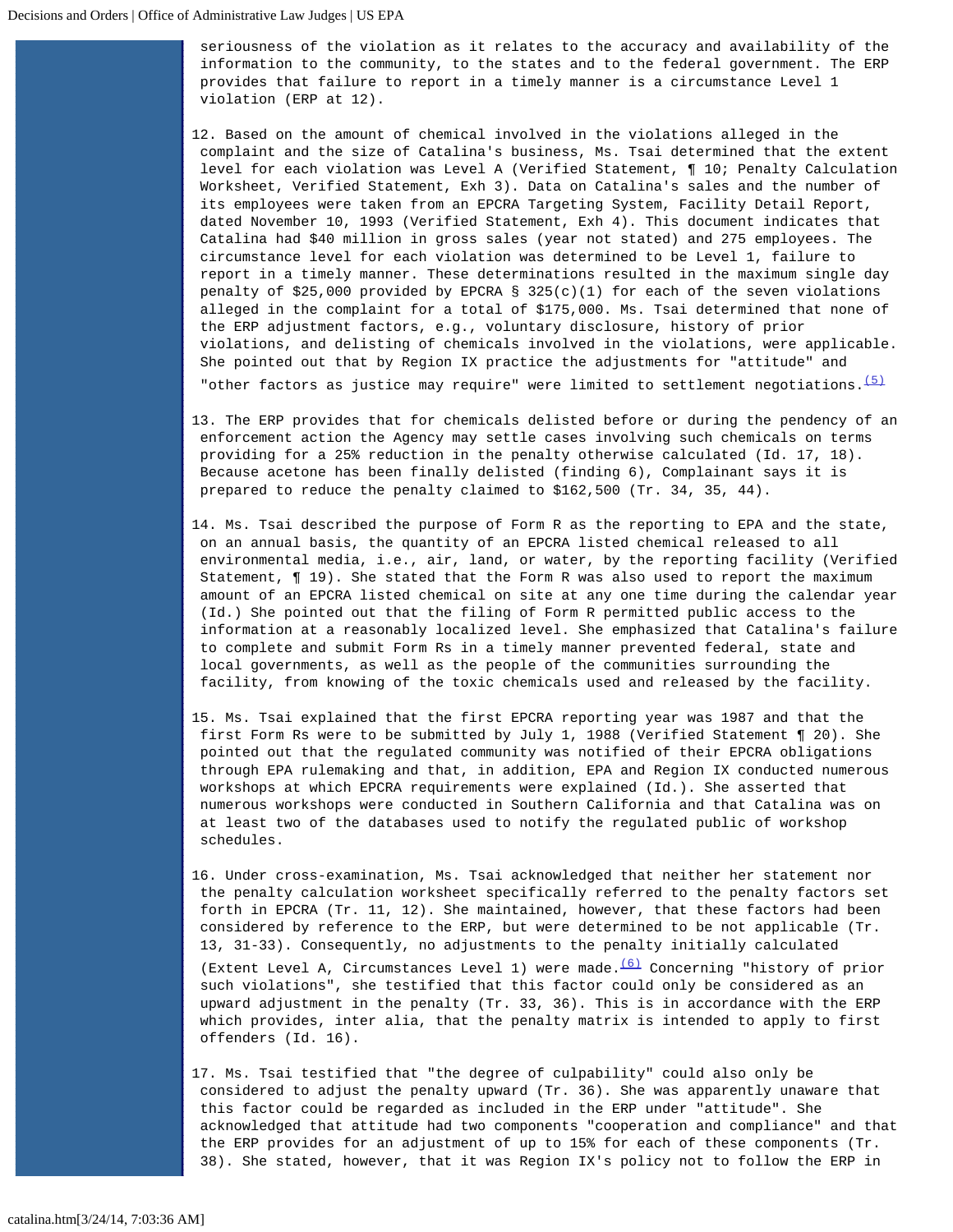this regard when the penalty was [initially] calculated (Tr. 39). She acknowledged that Catalina was cooperative during the inspection and afterwards. Even though Form Rs for the years in question had been submitted prior to the filing of the complaint, she excused the failure to make any adjustment for compliance by the assertion " the [A]gency was not sure if the company was going to come [in]to compliance." (Tr. 39) Asked whether Region IX considered the [final statutory factor] "other factors as justice may require" in this instance, Ms. Tsai replied in the negative (Tr. 36). Summarizing Complainant's position, she stated that the only adjustment to the penalty claimed they were prepared to make was 25% in recognition of the fact acetone had been delisted (Tr. 44, 45). All other adjustment factors were considered to be not relevant.

- 18. Ms. Tsai testified that after the instant complaint was filed, Catalina made the Agency aware that it had filed certain forms and information with the Los Angeles Fire Department and the South Coast Air Quality Management District (SCAQMD). Ms. Tsai maintained, however, that the content of the forms submitted to the Fire Department and to the SCAQMD were not the same as the forms required by EPCRA § 313 (Tr.17, 18). Additionally, she opined that the information in the mentioned forms was not as accessible or available [to the public] as information required by EPCRA § 313. Ms. Tsai explained that TRI information is complied in a national computer database which is accessible by any citizen via the Internet (Tr. 42). She asserted that the information was available through the National Library of Medicine database, on CD ROMS which are distributed to federal depository and university libraries, and in EPA annual reports. According to Ms. Tsai, any person may also obtain the information by making a request to EPA (Tr. 43).
- 19. Catalina's Exhibit R-3 is a copy of a letter from Catalina to the Los Angeles City Fire Department, dated February 20, 1989, enclosing what is stated to be Catalina's Hazardous Materials Business Plan. Ms. Tsai stated that she was unaware of the frequency this information was submitted to the fire department and acknowledged that she did not investigate the matter in any way (Tr. 20). The mentioned exhibit includes the first page of the plan (BP-1) and three inventory sheets. The inventory sheets indicate the maximum quantities of various chemicals on hand at any one time and the total yearly quantity [used] apparently for the year 1988. Styrene is listed as comprising 33% of Polyester Gelcoat, yearly quantity of 1.5 million pounds, 99.6% of Styrene Monomer, yearly quantity of 1,000 gallons and 20% to 62% of Resin, Polyester Unsaturated, yearly quantity of 3.5 million pounds.
- 20. An inventory sheet referred to in the previous finding states that the maximum quantity of acetone on hand at any one time is 4,000 gallons and that the total yearly quantity is 24,000 gallons. Additionally, total waste acetone is stated to be 30,000 gallons of which 80% is acetone. These figures represent approximately 51% of the amount of acetone in pounds shown as used in 1988 in the inspection report (finding 5). Additionally, Mr. Douglas testified that Catalina used 40,000 gallons of acetone annually (Tr. 105, 106). He subsequently testified that Catalina used 420,000 gallons of acetone in 1988 of which 277,000 gallons were emitted into the air (Tr. 109). It is concluded that Mr. Douglas' testimony that Catalina used 40,000 gallons of acetone annually was intended as a rough approximation, meaning 40,000 gallons plus; that the 420,000-gallon figure for acetone used was intended to be 42,000 gallons and that the 277,000-gallon figure for acetone emitted was intended to represent pounds. $\frac{(7)}{2}$  $\frac{(7)}{2}$  $\frac{(7)}{2}$
- 21. Exhibit R-4 consists of forms submitted by Catalina to the SCAQMD reporting emissions for the year 1988. Form B-3 indicates that 4,669.2 gallons of acetone were used in spray booths for cleaning equipment which times the emission factor (weight) of 6.6 equalled emissions totaling 30,816.72 pounds. This form also indicates that 42,022.8 gallons of acetone were used for purposes other than cleaning equipment, which times the emission factor of 6.6 equalled emissions totaling 277,350.8 pounds. The forms also report usage in pounds of polyester gel coat and polyester resin used in permitted spray booths and the usage in pounds of polyester resin not used for permitted equipment. Emission factors are applied to these figures resulting in the reporting of total organic gas emissions in pounds. The percentage of styrene in the gel coat and polyester resin is not stated and the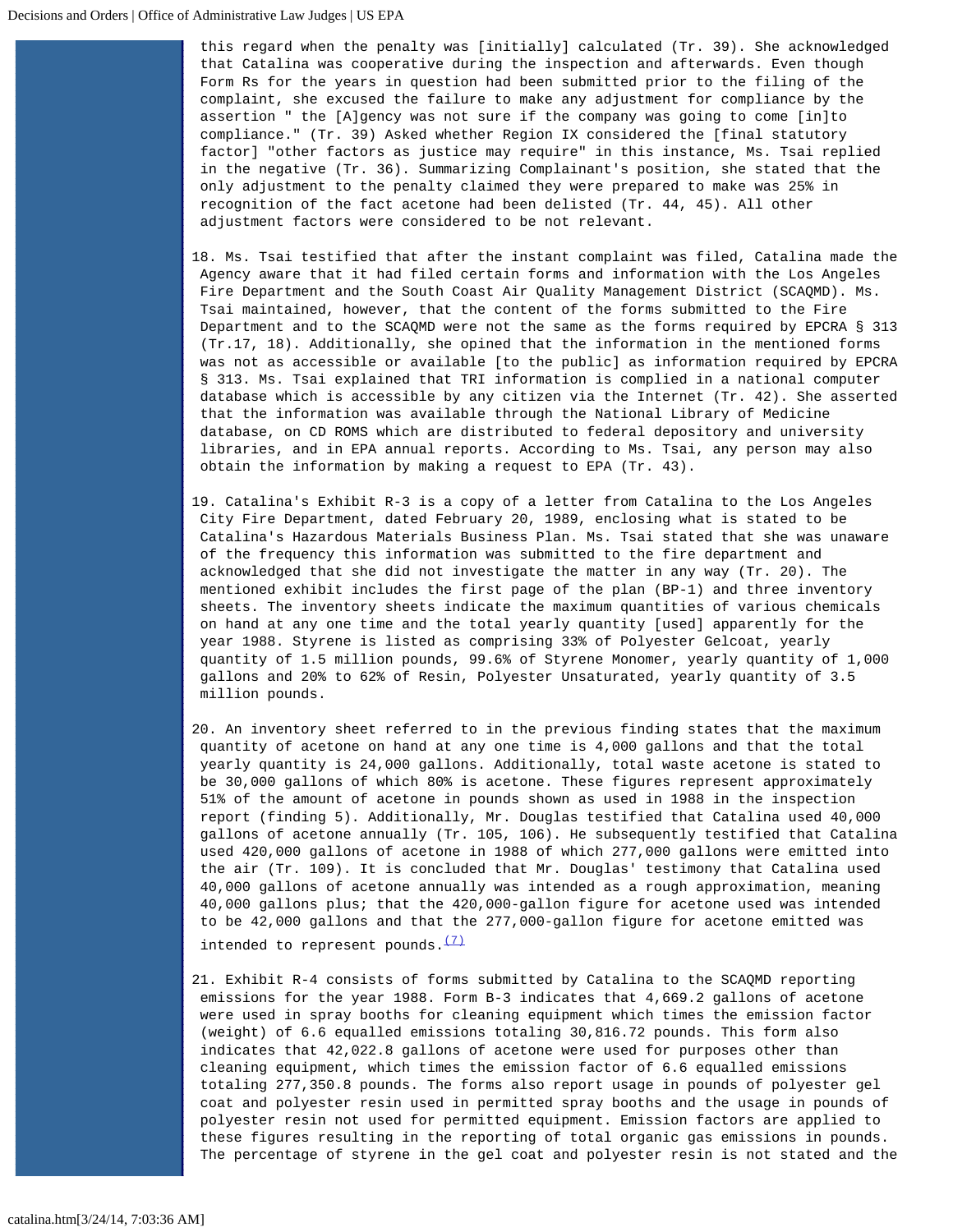form does not reflect styrene usage or emissions. Ms. Tsai understood that these forms were required to be submitted to SCAQMD annually (Tr. 22).

22. R's Exhibit 5 is a copy of a letter, dated October 31, 1991, from EMCON, Catalina's environmental consultant, to the SCAQMD enclosing a copy of what is stated to be an Air Toxics Inventory Report (AITR) for Catalina. Included with the report is a Facility Emission Summary Form, showing maximum hourly and yearly average emissions for various chemicals including styrene. Maximum styrene emissions are shown as 14.711 pounds per hour and average yearly styrene emissions are shown as totaling 61,444.2 pounds. Styrene emissions from Gel Coat Operations and Resin Applications are also shown on Attachment 4 to the AITR, Emission Estimate Calculations. Ms. Tsai stated that she was familiar with AITRs (Tr. 24). She asserted that AITRs were available to the public, but not in the same manner as Section 313 information (Tr. 28).

- 23. Mr. Gerald B. Douglas, previously identified as vice president, was Catalina's sole witness. He testified that his daily responsibilities were as chief of engineering (Tr. 79). He stated that at one time he was solely responsible for Catalina's environmental compliance, but that Catalina had since employed an environmental consultant and that he (Douglas) was responsible for overseeing the consultant's work. He testified that Catalina was founded in 1969 and that he had been an employee of Catalina for over 20 years (Tr. 80). Catalina had 225 or 230 employees at its Woodland Hills' facility in 1993. In 1985 Catalina purchased a company known as Morgan Yachts from Beatrice Foods in order to have an East Coast manufacturing facility for its Catalina line of sail boats (Tr. 80). This facility is located in Largo, Florida and had approximately 130 employees at the time of the hearing.
- 24. In November of 1993, Catalina was visited (inspected) by Mr. Bill Deviny of EPA (Tr. 81). Mr. Douglas testified that this was the first time that Catalina had ever been visited by EPA. Additionally, he denied ever having received any correspondence with EPA [prior to the instant proceeding]. He explained that Catalina reported air emissions to the SCAQMD, and also reported inventories of materials used to build boats, basically polyester resin and gel coats, and acetone, a solvent used for cleanup (Tr. 81, 82). He testified that these materials were also reported to the Hazardous Materials Division of the County of Los Angeles, which was administered by the fire department. Reports to the fire department included reporting the presence of acetone and styrene (Tr. 83, 84). Mr. Douglas stated that reports to the SCAQMD were filed once a year. He pointed out, however, that there were two years when the reports were filed twice a year, because SCAQMD was changing its accounting system. He identified R's Exhibits 3, 4, and 5 as the type of reports to SCAQMD and the fire department to which he was referring (Tr. 85).
- 25. Mr. Douglas testified that Catalina also performed what he referred to as "Hot Spot Reporting" [to SCAQMD]. These reports were formerly submitted once a year, but presently are submitted once every two years (Tr. 83). He noted, however, that the frequency of reporting was discretionary with SCAQMD. He further testified that SCAQMD performed random inspections, which worked out to be once a month, for the purpose of verifying the accuracy of materials reported as being used and that records were being properly maintained. He averred that although Catalina had been audited twice, it had never had a reporting obligation violation (Tr. 83, 97). It is noted, however, that there is no evidence in the record of any violations whatsoever by Catalina.
- 26. Mr. Douglas testified that Catalina did not file Form Rs for styrene and acetone for the years identified in the complaint, because he simply did not know about the requirement (Tr. 120). He stated that he had attended workshops sponsored by SCAQMD, but denied ever attending or being aware of EPA workshops (Tr. 124). He testified that after he heard from Deviny, he called the individual, Mr. Purcell Beattie, responsible for environmental matters in Catalina's Morgan Division in Largo, Florida and learned that the Morgan Division had been filing Form Rs with EPA as a matter of course (Tr. 88, 89). This is confirmed by the Certified Statement of Linda A. Travers, Director of EPA's Information Management Division, dated June 28, 1996 (Verified Statement of Ms. Tsai, Exh 5). Ms. Travers' statement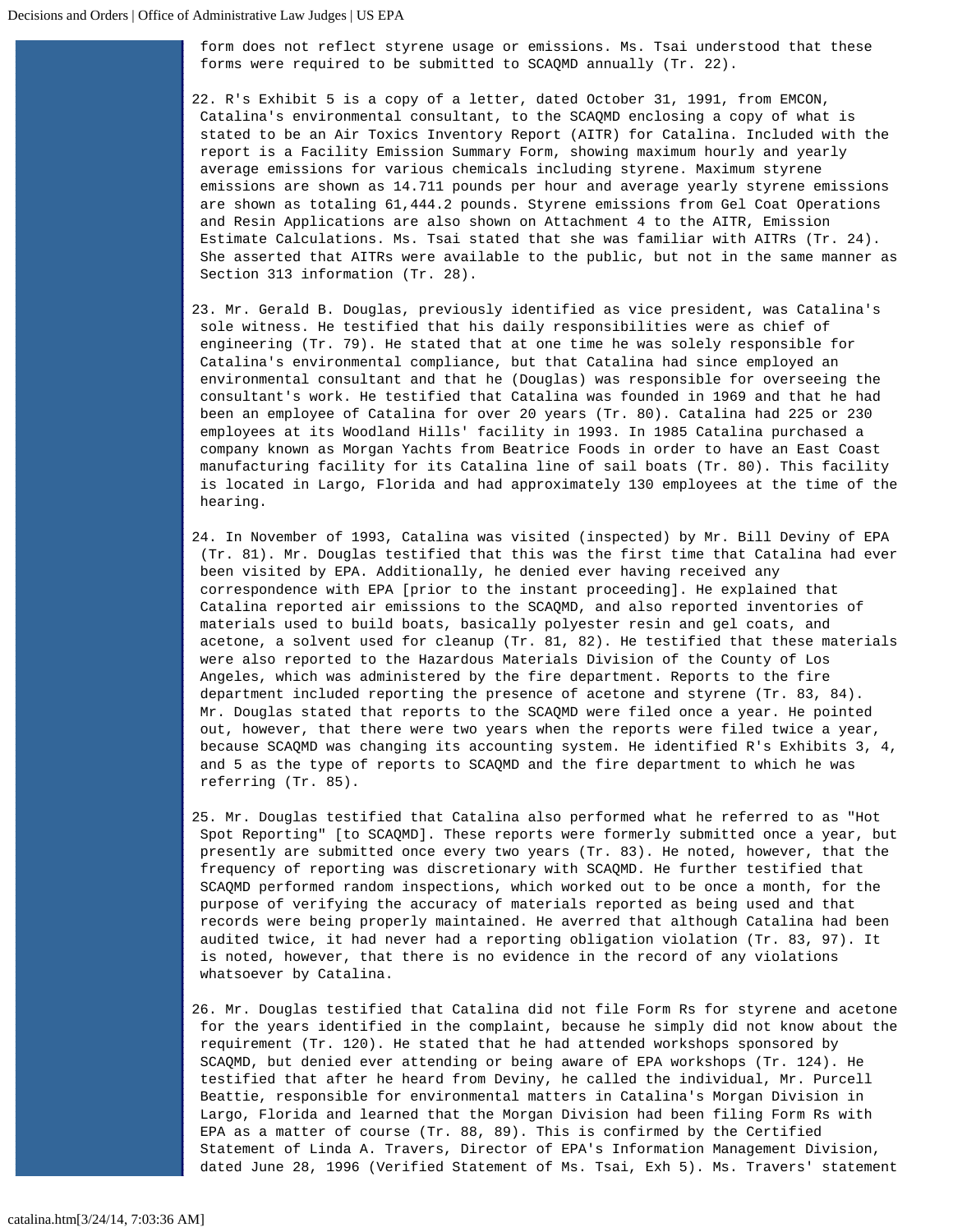shows that Catalina Yachts/Morgan Division, Largo, Florida submitted EPA Forms 9350-1 (Form Rs) for acetone in the years 1990, 1991, and 1992; for styrene in the years 1990 through 1995, and for toluene in the years 1994 and 1995.

- 27. Concerning EPA's relationship with the State of California, Mr. Douglas explained that prior to 1993 he understood that EPA wrote certain regulations and then charged state and local agencies, the SCAQMD in this instance, with enforcement of those regulations (Tr. 86, 87, 124). He understood that in Florida, the EPA, through the Florida EPA, directly administered environmental regulations in Pinellis County, in which the Morgan Division was located (Tr. 87, 88, 123). He testified that neither he nor Mr. Beattie understood that the requirement to file Form Rs was a national or federal requirement (Tr. 89, 90)
- 28. Mr. Douglas testified that after Mr. Deviny's visit on November 15, 1993, he immediately retained Mr. David Wright, formerly employed by EMCON, to assist in the filing of Form Rs (Tr. 91). He explained that this involved research of several chemicals going back several years and that even though [several of] these chemicals were below thresholds, the chemicals still had to be identified. He asserted that this involved more than simply transposing information from reports to the SCAQMD and "quite a bit" of work to demonstrate that these other chemicals were below thresholds. The upshot was that the Form Rs had not been completed at the time of the Northridge, California earthquake on January 17, 1994 (Tr. 91, 92). Couplers supporting overhead water mains had broken [during the quake] and fallen onto crane rails, which arced and caused a fire when the power unexpectedly came back on (Tr. 93). The fire occurred within 48 hours of the earthquake. Because of the quake and the fire, Catalina's plant was essentially shut down for a four-month period. Catalina submitted (mailed) the Form Rs in May 1994 (Tr. 39), at a date not precisely determinable from the record. This date will be assumed to be May 20,

1994, the day following Mr. Deviny's second inspection.  $\frac{(8)}{2}$  $\frac{(8)}{2}$  $\frac{(8)}{2}$ 

- 29. Mr. Douglas denied that Catalina obtained any economic benefits or savings from the failure to [timely] submit Form Rs (Tr. 97). He explained that Mr. David Wright, identified finding 9, had been employed to assist in filing reports to the SCAQMD which had become increasingly complex and he estimated that the Form Rs could have been completed and submitted at the time for an additional \$150 to \$200 (Tr. 98, 99). This apparently is the per annum cost. As indicated infra, in accordance with EPCRA § 325(b)(2) the factors set forth in TSCA § 16(a)(2)(B) are for consideration in determining penalties for violations of EPCRA § 313. TSCA § 16(a)(2)(B) does not include "economic benefit or savings resulting from the violation" as a penalty determination factor. Nevertheless, economic benefit or savings resulting from a violation could properly be considered in penalty determination under "such other matters as justice may require."
- 30. Mr. Douglas described Catalina's efforts at "outreach", i.e., keeping people of the surrounding community informed of its operations and of materials used (Tr. 99- 101). The first part of the program was to readily respond to inquiries and to offer tours of the plant to interested persons. He pointed out that the plant had four stacks each 132 feet in height, which were not related to combustion, but were for the purpose of dissipating odors from the use of styrene. He indicated that existence of the stacks resulted in many inquiries. Secondly, beginning in 1986 Catalina had scheduled weekly tours of the plant at 4 o'clock every Thursday during which time the operations of the plant and materials used were explained, and questions of tour participants answered (Tr.101-02). The schedule for the tours was advertised by a sign in the window, in local newspapers, in the company magazine and through the distribution of fliers (Tr.102-03). In 1991, Catalina conducted a two-day open-house at which various boat models were displayed, its operations and materials used explained and refreshments were served (Tr. 103-04). Mr. Douglas estimated that approximately 2,000 people attended. Under cross-examination, he acknowledged that some tour participants were boat owners and that the tours could be good for business (Tr. 129).

31. Mr. Douglas described Catalina's voluntary efforts to reduce hazardous chemical use and emissions (Tr. 104). He testified that beginning in 1991 Catalina undertook to reduce or eliminate the use of acetone, which is used for cleaning purposes, and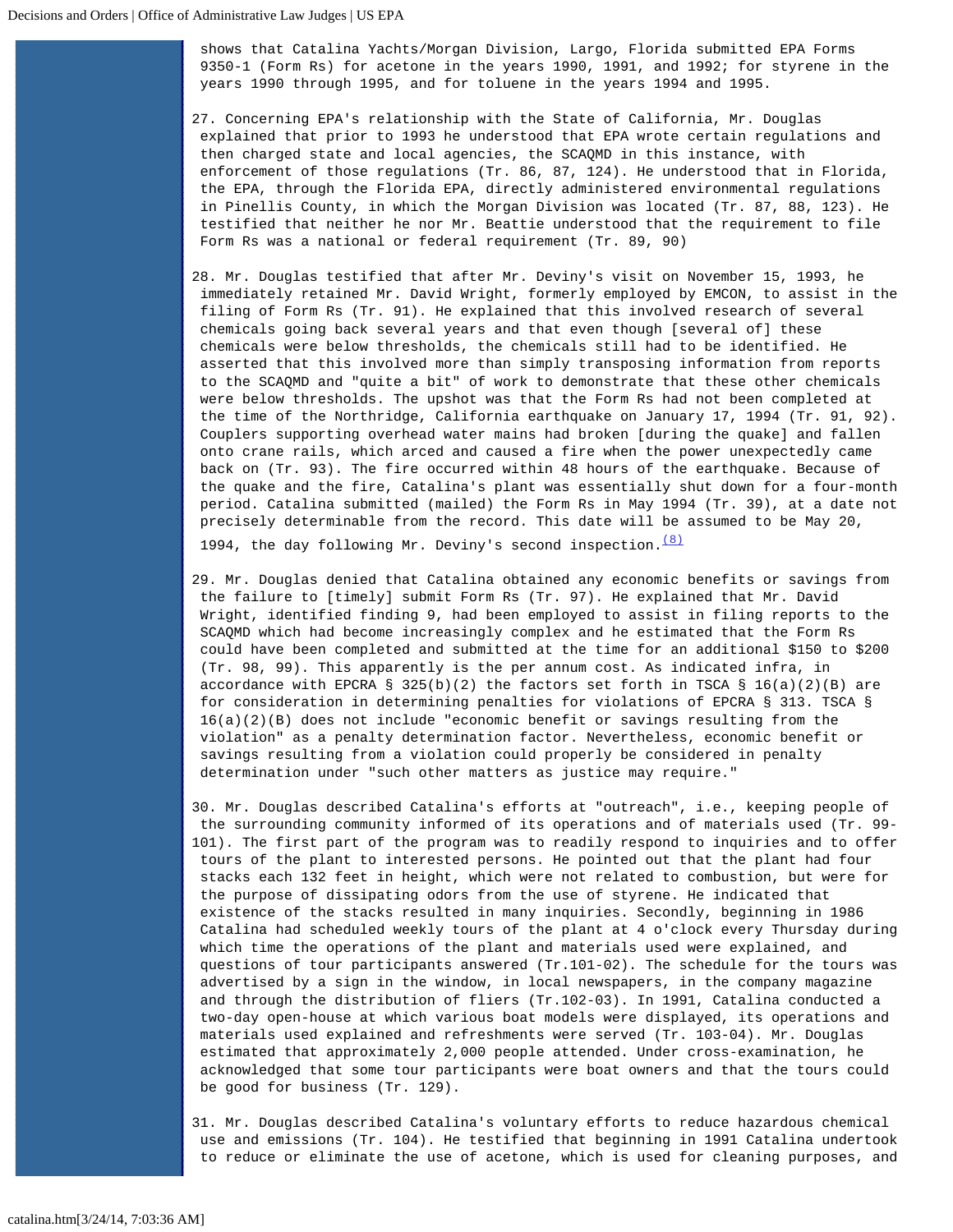replace it with DBE, a product made by Dow Chemical and Dupont, which has very low emissions (Tr. 104-05). He asserted that Catalina now used less than 50 gallons of acetone weekly as opposed to the 40,000 plus gallons formerly used annually. In further testimony, he pointed out that acetone constituted two-thirds of VOC emissions and that eliminating the use of acetone [or practically so] reduced VOC emissions by two-thirds (Tr. 109-10). He pointed out that converting to the use of DBE involved the installation of a still and heated tanks and obtaining permission [permits] from SCAQMD (Tr. 105). The conversion was completed by 1993.

32. Mr. Douglas estimated the cost of installing the still as \$30,000 and because DBE was not as efficient as acetone, he estimated additional annual operating costs of \$12,000 to \$14,000 and additional labor costs of \$35,000 to \$40,000 annually (Tr. 110, 111). Exhibit R-6 is a letter to Catalina, dated September 28, 1994, from Mr. Richard Pepiak, identified as a sales representative of a firm known as

M.A.HANNA RESIN Distribution.<sup>(9)</sup> In the letter, Mr. Pepiak commends Catalina for its decision to voluntarily replace acetone with DBE some four years ago. The letter states that Catalina has reduced emissions by an estimated seventy-five percent and emphasizes the commitment of time, training and substantial financial resources necessary to achieve this result. The letter further states that Catalina's success in this regard has given "us" the ability to promote DBE as a solvent alternative throughout Southern California, points our that many fabricators have since made the conversion with similar reductions in emissions and that others were now testing DBE as a viable alternative.

33. Describing other efforts by Catalina to reduce the use and volume of hazardous chemicals and emissions, Mr. Douglas stated that Catalina stopped using anti-

- fouling bottom paint on the boats it manufactured. $(10)$  He explained that previously the use of such paints had been offered to customers as an option for which Catalina made an appropriate charge and markup. He testified that Catalina painted the last boat bottom [with anti-fouling paint] in 1994 and estimated the lost profit from markups for such painting at \$28,000 to \$30,000 a year (Tr. 114). Under cross-examination, he acknowledged that some of the chemicals in the anti-fouling paints were EPCRA-listed chemicals, but asserted that they had determined that none met the threshold [reporting] levels (Tr. 131).
- 34. Another initiative described by Mr. Douglas involving a reduction in emissions was the application of a brushable gel coat to the outside surface of boats rather than applying such materials with spray equipment which resulted in high styrene (VOC) emissions (Tr. 114-16). He indicated that the practice of brushing of the gel coat was fully on line since November [of 1995] (Tr. 115). He estimated that this change would reduce annual styrene emissions by 15% to 20%. He pointed out, however, that brushing was more labor intensive and would increase costs by an estimated \$16,000 to \$22,000 a year (Tr. 116). He gave three essential reasons for these environmentally friendly initiatives: 1) to create a good work environment for its employees; 2) to reduce VOCs and thus odors; and 3) it was good PR, because many of Catalina's customers were extremely sensitive to environmental issues which was one reason they bought sailboats rather than motor boats (Tr. 118-19).

35. Catalina's ability to pay the proposed penalty is not in issue. Catalina objected to a discovery order entered by the ALJ requiring it to furnish copies of its income tax returns upon the ground that it was not raising ability to pay as a defense to the proposed penalty. Order Rescinding Discovery Order (April 1, 1996). Thus, Catalina has expressly waived this defense.

#### CONCLUSIONS

1. Respondent, Catalina Yachts, Inc., is a California Corporation, and thus a person as defined in EPCRA § 329(7).

2. At all times relevant to the complaint herein, Catalina was in SIC code 3732, Boat and Boat Building, and had ten or more full-time employees. Catalina is therefore subject to the reporting requirements of EPCRA § 313.

3. During the calendar years 1988 and 1989 Catalina otherwise used quantities of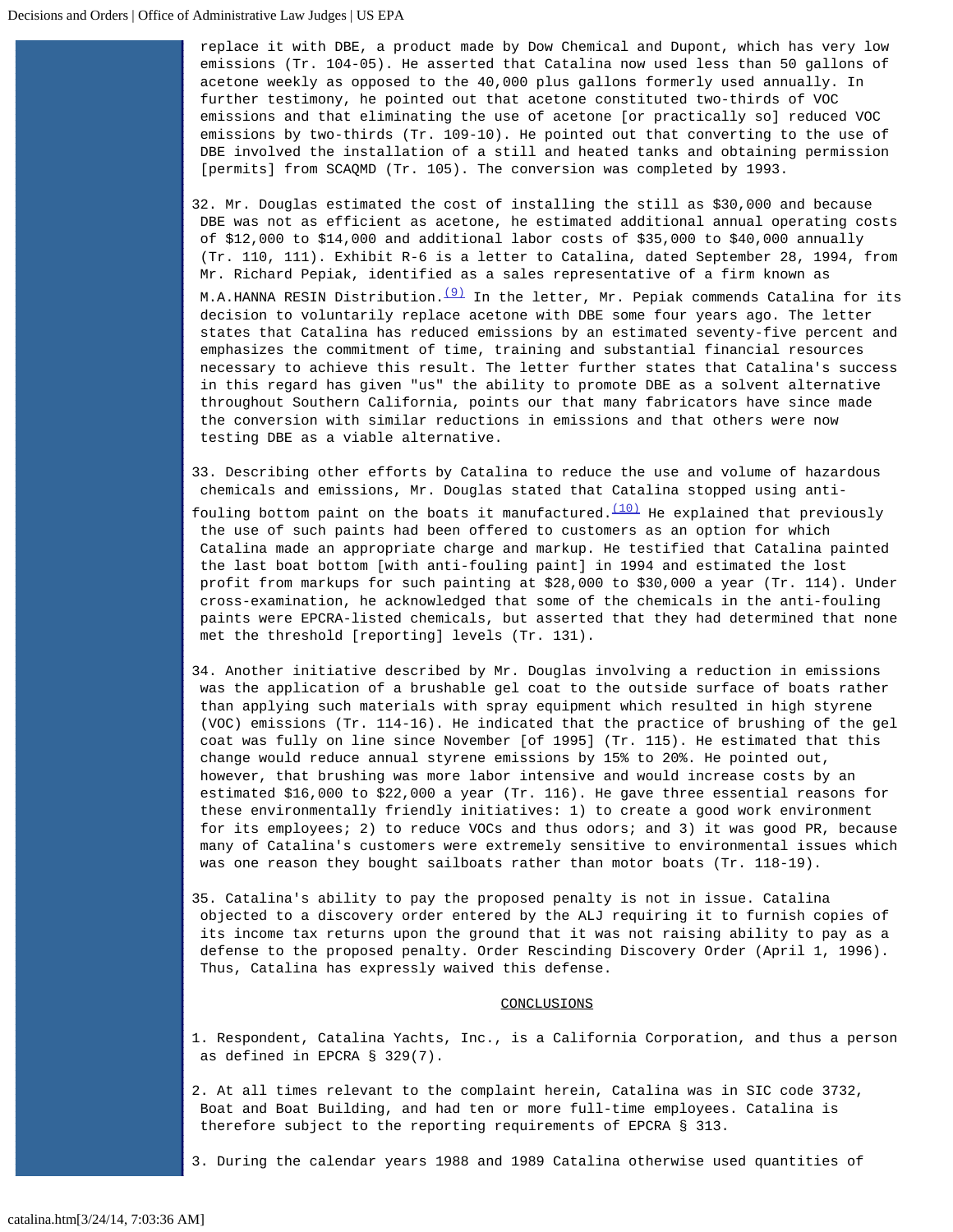acetone in excess of the threshold quantity of 10,000 pounds set forth in EPCRA § 313(f) and 40 CFR § 372.25. At that time, acetone was on the list of toxic chemicals required to be reported set forth in 40 CFR § 372.65.

4. Catalina was therefore required but failed to submit Form Rs showing acetone usage and emissions for the calendar years 1988 and 1989 to the Administrator and the State of California by July 1, 1989, and July 1, 1990, respectively. EPCRA § 313(a) and 40 CFR § 372.30.

 5. During the calendar year 1988 Catalina processed quantities of styrene in excess of the 50,000-pound threshold set forth in EPCRA § 313(f) and 40 CFR § 372.25 and during the calendar years 1989 through 1992 Catalina processed quantities of styrene in excess of the 25,000-pound threshold set forth in EPCRA § 313(f) and 40 CFR § 372.25. Styrene was and is on the list of toxic chemicals required to be reported set forth in 40 CFR § 372.65.

6. Catalina was therefore required but failed to submit Form Rs showing, inter alia, the quantities of styrene processed during the calendar years 1988 through 1992 to the Administrator and the State of California by July 1 of the years 1989 through 1993.

7. EPCRA § 325(c) provides for a penalty of up to \$25,000 for each violation of EPCRA §§ 312 or 313. An appropriate penalty for the violations of EPCRA § 313 found herein is the sum of \$39,792.

## DISCUSSION

Complainant purports to have calculated the penalty initially claimed, \$175,000 for the seven violations of EPCRA § 313 alleged in the complainant, in accordance with the ERP (August 10, 1992). Other than a willingness to reduce the penalty for the acetone violations by 25% reduction to account for the fact that acetone has been delisted, however, Complainant insists on the maximum penalty of \$25,000 for a single violation specified in EPCRA § 325(c) for a total of \$162,500 (Post-Hearing Brief at 12, 13, 57; Complainant's Response to Respondent's Opening Brief at 27, 31). Moreover, although asserting that all statutory factors relating to the violation and to the violator were properly considered (Response at 20, 29), Complainant excuses its failure to make any adjustment for the attitude factors of cooperation and compliance as provided in the ERP, by referring to its practice of considering such factors only in settlement negotiations. $\frac{(11)}{(11)}$  $\frac{(11)}{(11)}$  $\frac{(11)}{(11)}$  This position is

simply arbitrary as Complainant, having elected to determine the penalty in accordance with the ERP, may not "pick and choose" the provisions of the ERP with which it will comply.

As indicated (finding 12), the "extent level" for the violations at issue was determined to be "Level A", because the amounts of the chemicals involved were more that ten times the applicable thresholds, Catalina's annual sales exceed \$10 million, and it had fifty or more employees. The circumstance levels of the seven violations were determined to be "Level 1", failure to report in a timely manner. The ERP provides, however, that Category I violations are those where the Form R was submitted one year or more after the July 1 due date and that Category II violations are those submitted less than one year after the due date (supra note 6). Inasmuch as Count VII, concerning the Form R for styrene processed during the calendar year 1992 was due by July 1, 1993, and was submitted on May 20, 1994, 324 days late (finding 28), this was a Category II violation for which the penalty should have been computed on a per day basis. This is another instance of Complainant refusing to follow or ignoring the ERP where it results in a reduction of the penalty however slight.

Applying the per day formula set forth in the ERP at 14 under which all Category II violations are considered to be Level 4 on the penalty matrix, the gravity based penalty for Count VII is determined as follows:

 $$10,000 + (324-1) \times $15,000 = $23,274$ 365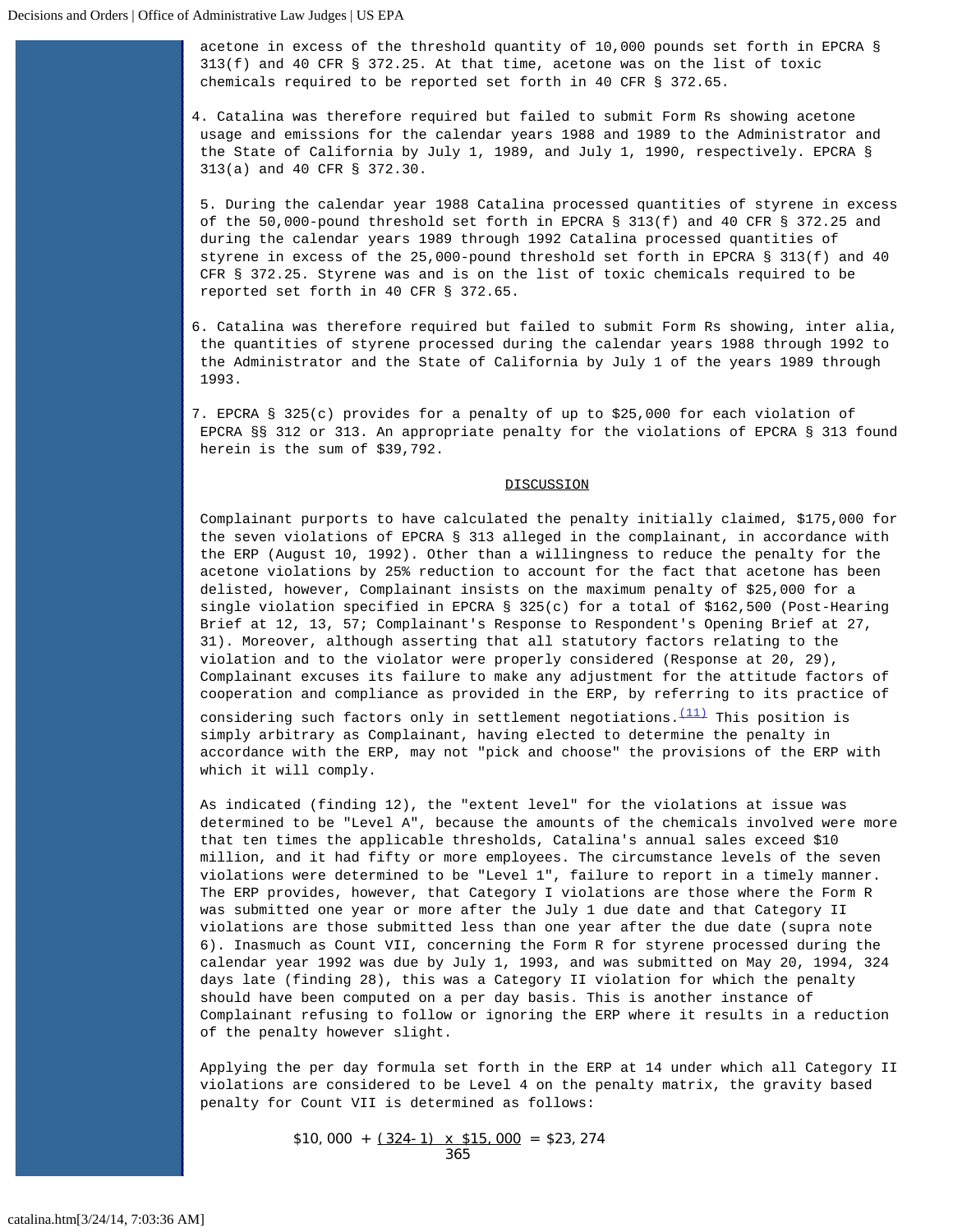The total gravity based penalty is thus \$173,274.

Catalina emphasizes that EPCRA § 325(c) does not mandate that the maximum penalty of \$25,000 per violation be assessed and argues, inter alia, that the "nature and circumstances" of the violation compel a substantial reduction in the proposed penalty (Opening Brief at 1, 2, 14, 15; Reply Brief at 7-9, 12). I conclude, however, that prima facie the ERP provides a reasonable basis for determining the gravity based penalty with the adjustment noted for Count VII. The matters at issue thus turn on application of the adjustment factors with respect to the violator set forth in TSCA § 16. $\frac{(12)}{2}$  $\frac{(12)}{2}$  $\frac{(12)}{2}$  As noted above (finding 35), "ability to pay" and "effect on ability to continue to do business", which are sometimes considered as one factor, have been waived as defenses by Catalina and are not at issue.

The ERP states that " $(t)$ he Agency intends to pursue a policy of strict liability as to violations, therefore, no reduction is allowed for culpability." Id. 14. The ERP further states that lack of knowledge does not reduce culpability since the Agency has no intention of encouraging ignorance of EPCRA and its requirements and because the statute only requires facilities to report information which is readily available. The policies expressed in these statements are unexceptionable. As noted infra in connection with the discussion of "any history of prior such violations", however, such facts are part of the totality of circumstances" with respect to the violator" and for consideration as mitigation of an otherwise harsh penalty.

In this regard, Complainant relies on Ms. Tsai's testimony that Catalina was on two of the databases used to notify affected firms of workshop schedules at which EPCRA requirements were explained (finding 15), as evidence that Catalina should have known of EPCRA requirements (Response at 10, 11). Mr. Douglas, however, denied ever receiving any correspondence or visits from EPA prior to Mr. Deviny's inspection on November 15, 1993, and Ms. Tsai's vague reference to unidentified databases without an explanation of how the databases were used or the mailing practices based thereon do not establish the contrary.  $(13)$ 

In addition to the foregoing, the ERP lists voluntary disclosure, history of prior violations, delisted chemicals, attitude, and "other factors as justice may require" as factors to be considered in determining whether to adjust the gravity based penalty (ERP at 14-19). Catalina was unaware of the EPCRA § 313 reporting requirement and there could be no voluntary disclosure. It is worthy of note, however, that Catalina had a lot of company in this respect at the inception of the § 313 reporting requirement. See Spang & Company, EPCRA Appeal Nos. 94-3 & 94-4 (EAB, October 20, 1995), for a discussion of the Agency's notice of noncompliance (NON) program in lieu of penalties.

The ERP states that the penalty matrix is intended to apply to "first offenders" and thus implies that the absence of prior EPCRA violations affords no basis for a downward adjustment in the penalty (Id. 16, 17). This policy is also unexceptionable and no issue can or should be taken therewith. It is concluded, however, that the penalty adjustment factors in TSCA § 16 may not be compartmentalized and that the absence of prior violations is a factor to be considered in determining whether a respondent is a good corporate citizen and thus entitled to favorable consideration as to other aspects of the penalty calculation.

Acetone has been delisted and Complainant has expressed its willingness to reduce the penalty claimed for the acetone violations by 25% to reflect this fact.

"Attitude" is comprised of two components "cooperation" and "compliance", for each of which the ERP provides for an adjustment of up to 15% (Id. 18). Complainant excuses its failure to allow any adjustment for this factor by reference to its practice of considering such matters only in settlement negotiations. As I have already ruled, this position is simply arbitrary and may not be sustained. Ms. Tsai acknowledged that Catalina was cooperative, but nevertheless determined that the other adjustment factors set forth in EPCRA [and in the ERP] were not relevant (finding 19). Under these circumstances, I have no difficulty in determining that the 15% adjustment provided by the ERP for cooperation is applicable and will be applied.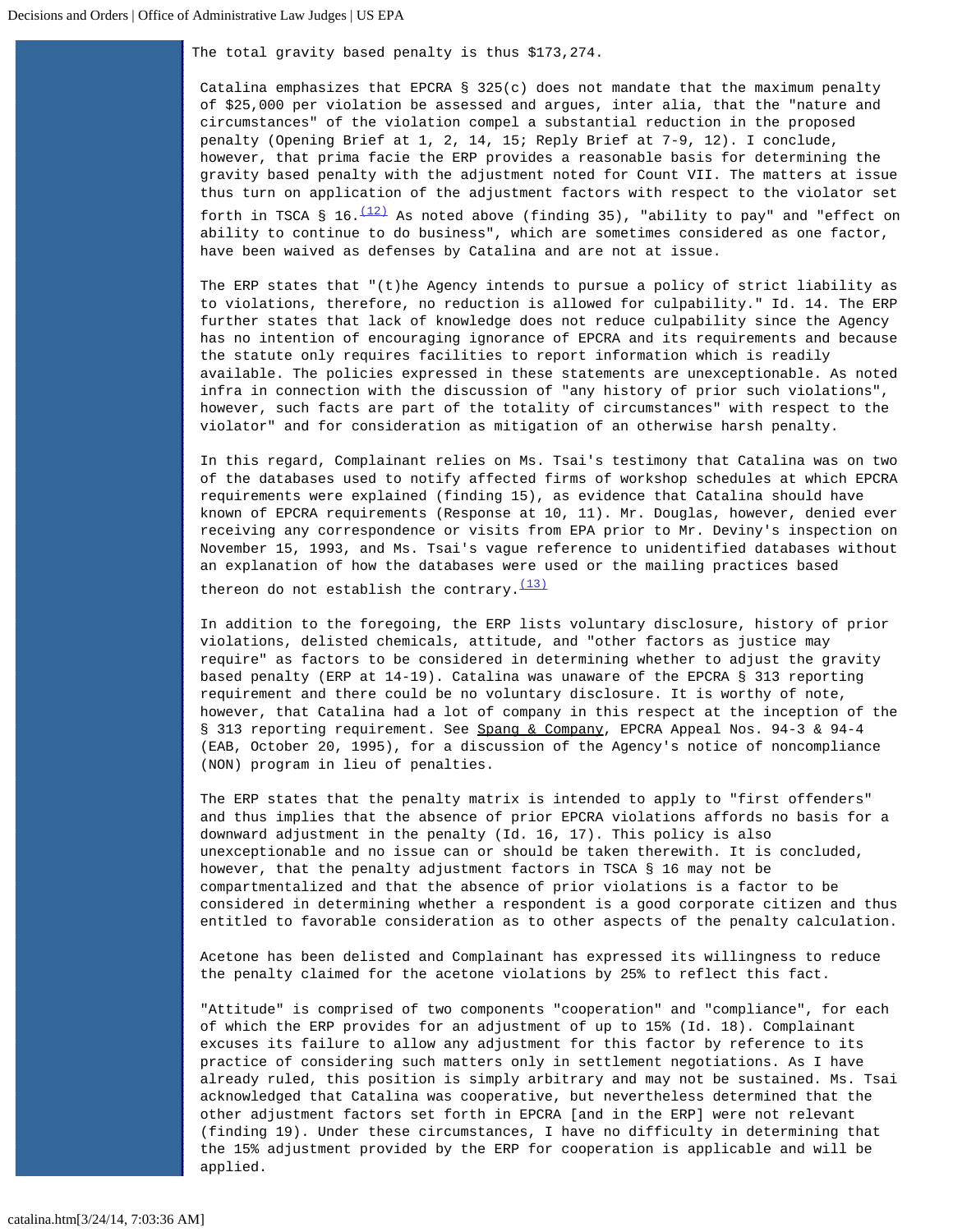More problematic is whether Catalina meets the compliance component of the "attitude" adjustment. Even though Catalina had submitted Form Rs for the calendar years at issue prior to the filing of the complaint, Ms. Tsai justified the refusal to allow any adjustment for this factor in part by the assertion that they did not know whether the company (Catalina) was going to come into compliance (finding 17). On brief, Complainant emphasizes the almost six months which elapsed between the inspection on November 15, 1993 and the submittal of Form Rs (Response at 28, 29). The record shows that Catalina's plant was essentially shut down for four months following the Northridge, California earthquake, which occurred on January 17, 1994 (finding 28), and I conclude that the period for measuring Catalina's culpability, if any, in failing to submit Form Rs more quickly after it became aware of the requirement is the approximately two months between the inspection and the earthquake.

Following the inspection, Catalina immediately retained Mr. David Wright, an environmental consultant who had previously been retained to file reports required by the SCAQMD, to assist in the submittal of Form Rs. Mr. Douglas explained that [gathering the information to complete Form Rs] required quite a bit of research involving several chemicals going back several years and that even though some of these chemicals were below threshold [reporting quantities] the chemicals still had to be identified and that fact established. Mr. Douglas emphasized that completing Form Rs involved more than simply transposing information from reports to the SCAQMD. Although not emphasized by Mr. Douglas this involved estimating the percentage of styrene in the resins used in Catalina (finding 5). Moreover, it should be noted that, in addition to the quantity of the toxic chemical manufactured, processed or otherwise used, Form R requires, inter alia, an indication of the maximum quantity of the chemical on site at any point in time the during the reporting year; information on releases to the environment including an estimate of total releases in pounds, fugitive or non-point emissions, stack or point-air emissions, discharges to receiving streams including an indication of the percent of releases due to stormwater; releases to land on site and information on transfers of the chemical in wastes to off-site locations (40 CFR § 372.85). While it may well be that with maximum effort, Catalina might have submitted the Form Rs prior to the earthquake, I find that the record amply demonstrates its commitment to environmental compliance. Moreover, Catalina's record of being a good corporate citizen as demonstrated by its having no prior violations (finding 25) tips the scales in its favor. I conclude that Catalina is entitled to and will be granted the 15% compliance component of the attitude adjustment provided by the ERP.

This brings us to the last adjustment factor specified by TSCA  $\S$  16(2)(B) and the ERP "such other matters as justice may require." Examples of facts to be considered under this broad criterion set forth in the ERP are: new ownership for history of prior violations, "significant-minor" borderline violations, and lack of control over the violation (Id. 18). These are only examples, however, and the EAB in Spang  $& Company, \text{ supra made it clear that voluntary, previously incurred environmentally}$  beneficial expenditures could appropriately be considered as an adjustment factor under the rubric of "other matters as justice may require", even though such expenditures did not qualify as supplemental environmental projects (SEPs) under a strict interpretation of the ERP. Complainant defends its refusal to allow any adjustment under this factor in part by reference to its practice of considering such matters only in settlement negotiations (Response at 23). This practice is contrary to the statute, is contrary to the ERP, is simply arbitrary, and is rejected.

The first environmentally beneficial initiative for which Catalina claims credit is the substitution of a product known as DBE for acetone for cleaning purposes. DBE has very low emissions and reduced VOC emissions by two-thirds (finding 31). Mr. Douglas estimated the cost of installing heating equipment (a still) necessary for the use of DBE at \$30,000, additional annual operating costs of \$12,000 to \$14,000, and additional annual labor costs of from \$35,000 to \$40,000 (finding 32). The fact of the almost total cessation of the use of acetone is not in doubt (findings 5 and 31).

Another environmentally beneficial initiative described by Mr. Douglas was the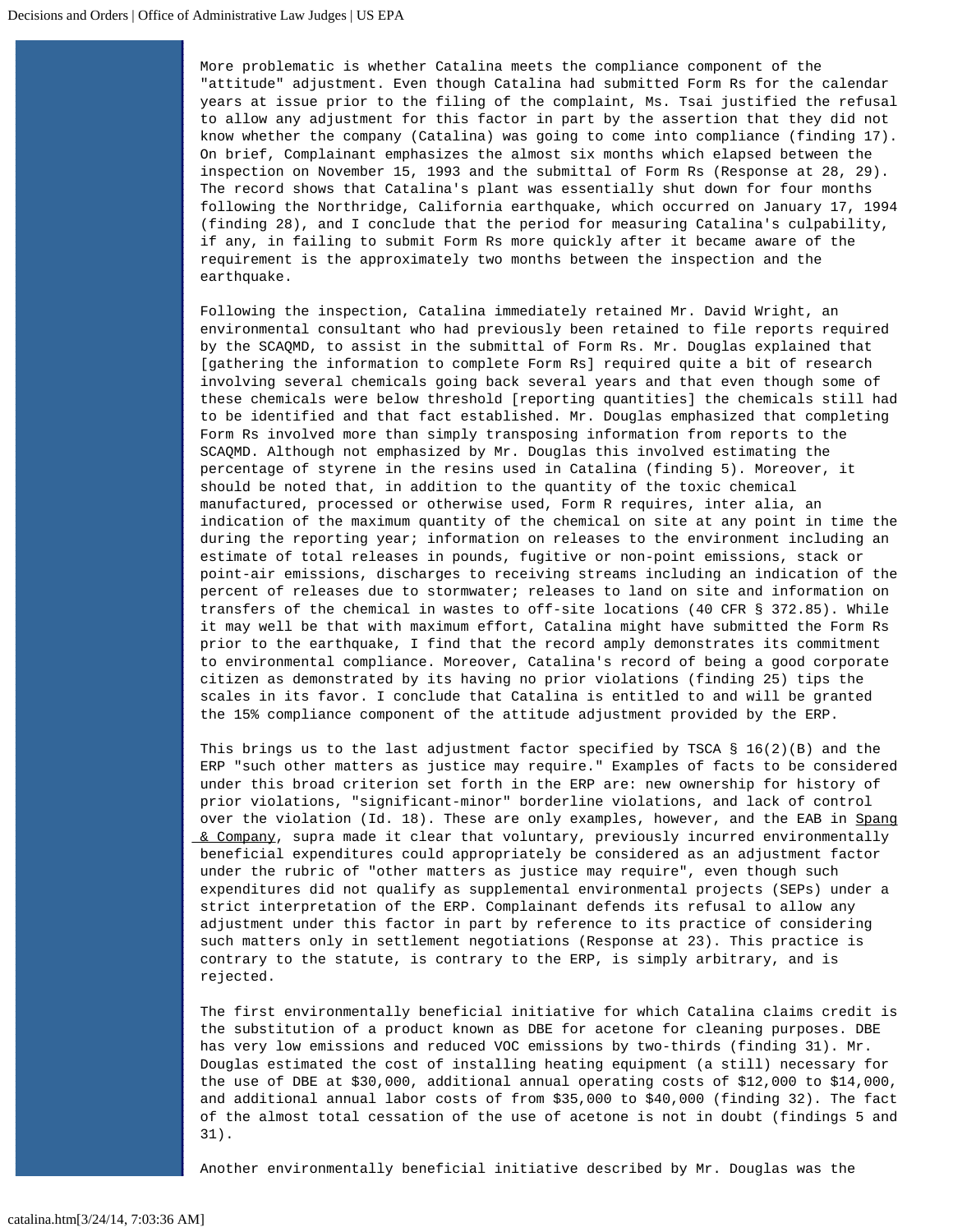elimination of the use of anti-fouling paints on boat bottoms which had been offered to customers as an option (finding 33). This occurred in 1994 and he estimated the lost profit from the markup on this option at \$28,000 to \$30,000 a year. The third voluntary environmentally beneficial project described by Mr. Douglas involved the application of a brushable gel coat to the outside surface of boats rather than using spray equipment to apply such materials (finding 34). Spraying the materials resulted in high styrene emissions and Mr. Douglas estimated that applying the gel coat with a brush would reduce styrene emissions by 15% to 20%. Brushing is more labor intensive than spraying, however, and he estimated additional labor costs at \$16,000 to \$22,000 a year. Foregone revenue and additional annual operating and labor costs of these environmentally beneficial projects thus approximate \$100,000.

Complainant objects that these projects do not meet the criteria of Spang as environmentally beneficial projects which justice requires be considered in determining the penalty (Response at 25). Southern California's problems with VOCs and other air pollutants are well known, however, and the projects voluntarily undertaken by Catalina detailed herein are concerned with the reduction of emissions. These activities directly relate to the chemicals involved in the violations, a fact emphasized as significant in Spang. Moreover, these appear to be precisely the type of voluntary activities which should be encouraged and given the fact of Catalina's good corporate citizenship as evidenced by this record, I have no hesitancy in concluding that "justice" requires a downward adjustment in the gravity based penalty in recognition of these environmentally beneficial expenditures. Complainant also objects that the expenditures are not sufficiently detailed and documented. It is true that the costs stated by Mr. Douglas were estimates and rough approximations. Precision is not required, however, because environmentally beneficial expenditures do not offset gravity based penalty amounts dollar-for-dollar.

Catalina, arguing for elimination of the penalty intoto, has claimed expenditures for past voluntary environmental works totaling \$308,000 and ongoing annual [voluntary] environmental works expenditures of from \$91,000 to \$106,000 (Opening Brief at 17). It is not clear how the past environmental expenditures of \$308,000 were computed. Although the record reflects that Catalina reduced the quantity of acetone used to approximately ten percent of the threshold by the calendar year 1990 (finding 5), the project for the installation of equipment necessary for the conversion to the use of DBE was not completed until sometime in 1993 (finding 31). Presumably, annual increased operating and labor expenses of from \$47,000 to \$54,000 did not commence until the project was complete.

Likewise, the last anti-foulant paint, which was offered as an option to customers, was applied at an undisclosed date in 1994 and the lost revenue of from \$28,000 to \$30,000 per year from the markup on this option could not have commenced until that time. The evidence is that Catalina began brushing styrene gel coat on its boats rather than applying such materials with spray equipment in late 1995 (finding 34). The estimated \$16,000 to \$22,000 in annual increased labor costs attributable to this change had thus not been fully incurred at the time of the hearing.

Although increased annual operating costs or foregone revenues totaling approximately \$100,000 from the environmentally beneficial activities described above are considered to be amply supported, uncertainties as to the dates the activities commenced lead me to conclude that credit for these activities should not exceed two years. The credit to be considered in adjusting the penalty will thus be \$200,000 plus \$30,000, the cost of installing equipment necessary to effectuate the change from the use of acetone to DBE. Such credits, however, may not entirely eliminate the penalty and it is my determination to allow 30 percent of \$230,000 or \$69,000 as a credit against the penalty.

The penalty is thus calculated as follows:

| Gravity based penalty         |     | \$173, 274 |
|-------------------------------|-----|------------|
| Less: 30% attitude adjustment | $=$ | S51, 982   |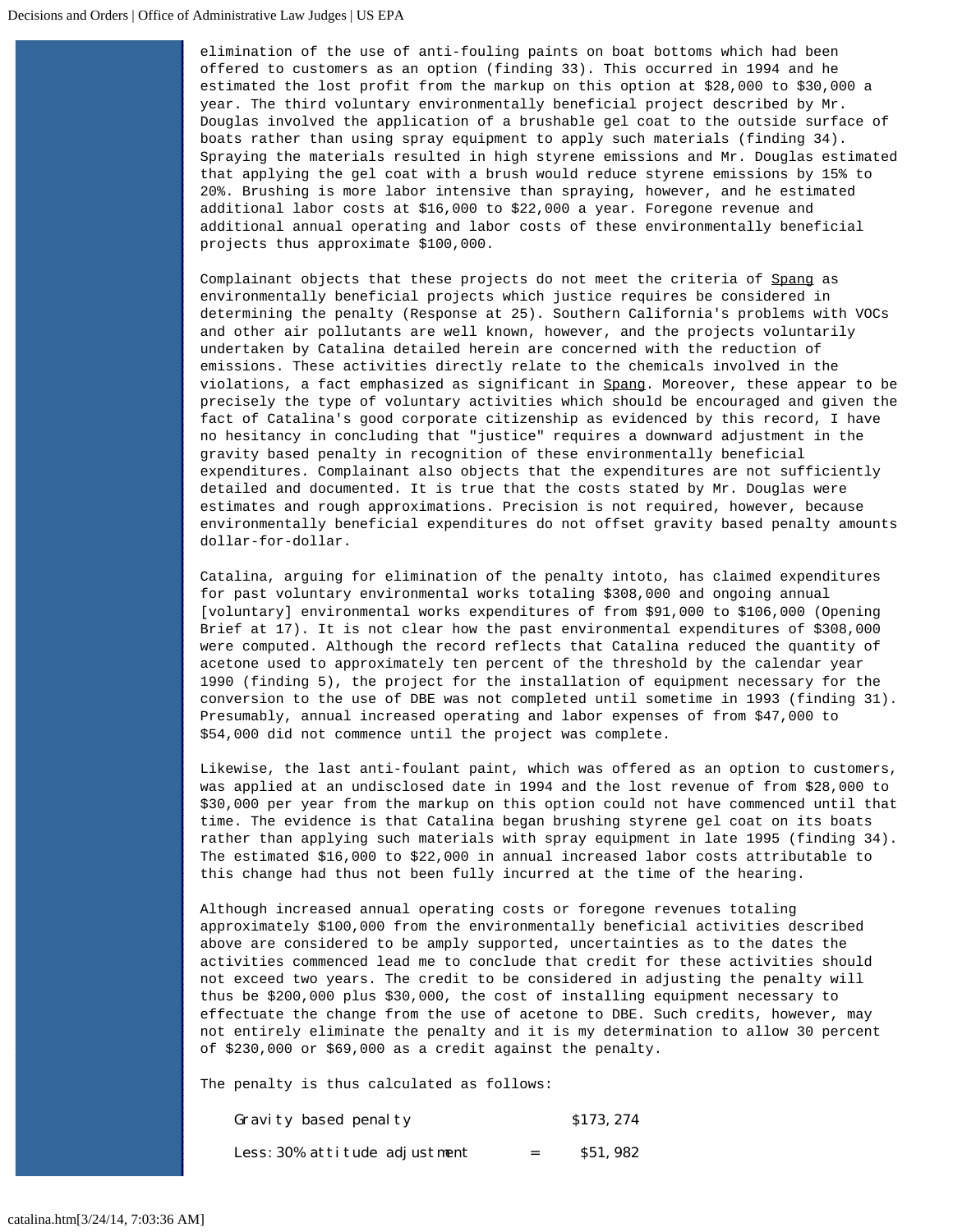| Acetone delisting $(25\% \text{ of } $50,000) =$                     | \$12,500 |
|----------------------------------------------------------------------|----------|
| 30% of \$230,000<br>(voluntary environmental activities) = $$69,000$ |          |
| Penal ty                                                             | \$39,792 |

The penalty of \$39,792 is considered to be appropriate and will be assessed.

A final matter deserving brief mention is Catalina's contention that essentially the same information concerning toxic chemicals as required by Form Rs was available to residents of the area and interested persons through its outreach program and through reports it filed with the SCAQMD and the Los Angeles City or County Fire Departments. Although the record shows that there is a substantial basis for this contention (findings 19-22), the evidence indicates that the information was not available in the same format or in the same manner as Form R information (finding 18). Mr. Douglas acknowledged that preparation of Form Rs involved more than the simple transposing of information from reports to the SCAQMD (finding 28). Moreover, equities favoring Catalina because of its lack of culpability and application of the "other matters as justice may require" penalty factor have been sufficiently taken into account by the penalty assessed. No further adjustment of the penalty is warranted.

ORDER

It having been determined that Respondent, Catalina Yachts, Inc., violated Section 313 of the Emergancy Planning and Community Right-To-Know Act, 42 U.S.C. § 11023, as alleged in the complaint, a penalty of \$39,792 is assessed against it in

accordance with Section 325(c) of the Act, 42 U.S.C. § 11045(c). $\frac{(14)}{14}$  $\frac{(14)}{14}$  $\frac{(14)}{14}$  Payment of the full amount of the penalty shall be made by mailing or delivering a certified or cashier's check payable to the Treasurer of the United States to the following address within 60 days of the date of this order:

Regional Hearing Clerk U.S. EPA, Reg. IX P.O. Box 360863 Pittsburgh, PA 15251-6863

Dated this 2nd day of February 1998.

original signed by undersigned

Spencer T. Nissen

Administrative Law Judge

 $\overline{\phantom{a}}$  , and the contract of the contract of  $\overline{\phantom{a}}$ 

<span id="page-13-0"></span>1. For these and other statements in opposition to Complainant's motion for accelerated decision, Catalina relies on the declaration of Mr. Gerald, sometimes referred to as Gerard, Douglas, identified simply as an employee of Catalina. Mr. Douglas testified at the hearing and identified himself as vice president and chief of engineering.

<span id="page-13-1"></span>2. The order pointed out that, although statements of Complainant's representatives during settlement negotiations were not admissible, statements with respect to whether the ERP was regarded as binding may be "otherwise discoverable" within the meaning of Federal Evidence Rule 408. Rule 408 is specifically referred to in Section 22.22(a) of the applicable Rules of Practice and the existence of this exception was held to be a sufficient reason for denying the motion to strike.

<span id="page-13-2"></span>3. The basic demarcation between processing and use is that processing is an incorporative activity, i.e., incorporating a toxic chemical into an article prior to its distribution in commerce or the preparation of an article containing a toxic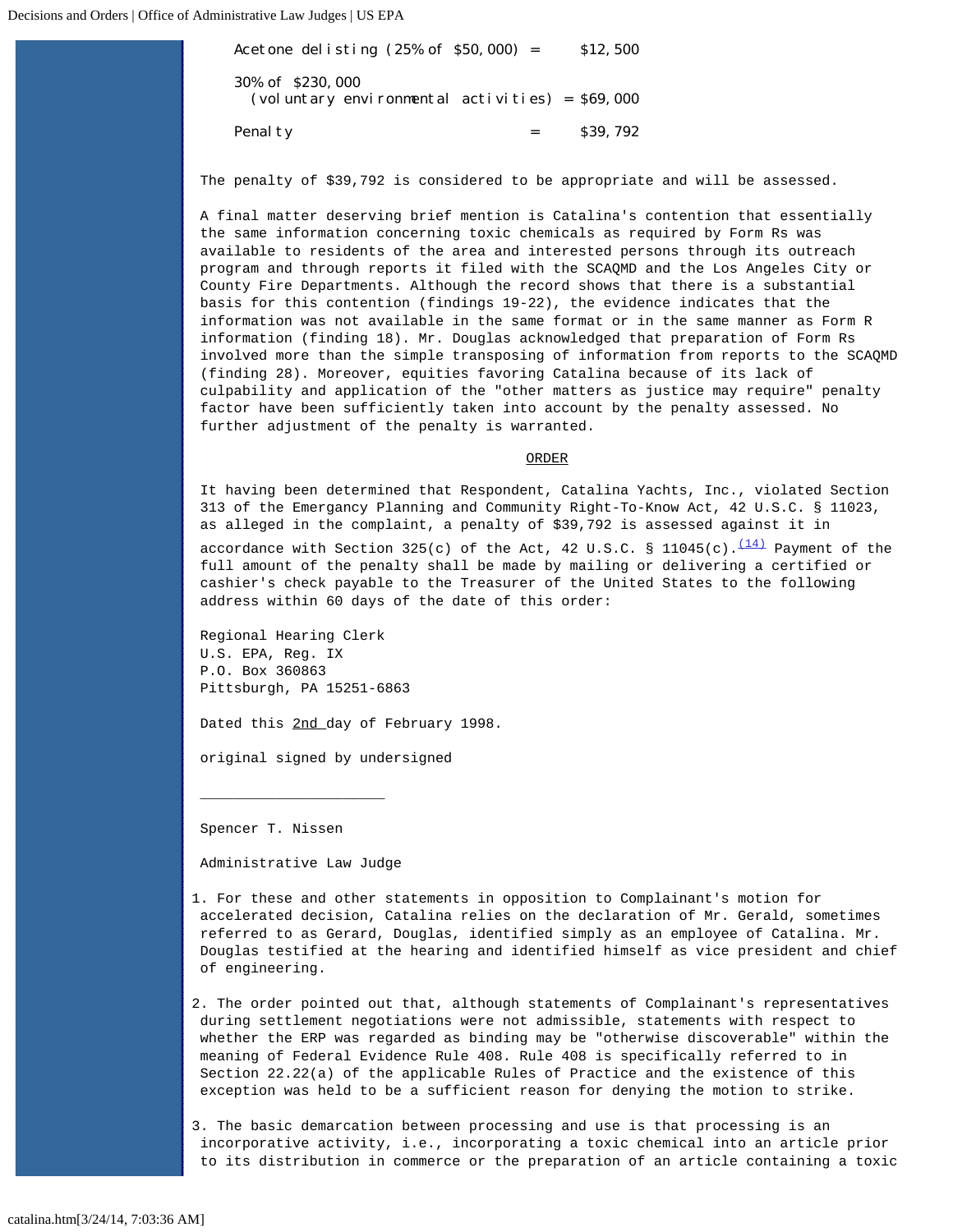chemical for distribution in commerce, while "otherwise use" is a non-incorporative activity meaning that the chemical is not intended to become part of a product distributed in commerce. See EPCRA § 313 (b)(1)(C), defining "process"; the regulatory definition of process at 40 CFR § 372.3, and the preamble to the final Part 372-Toxic Chemical Reporting; Community Right-To-Know rule, 53 Fed. Reg. 4500, 4525 (February 16, 1988) at 4506.

<span id="page-14-0"></span>4. Mr. Deviny did not appear as a witness at the hearing.

<span id="page-14-1"></span>5. Verified Statement ¶ 12. This represents the corrected paragraph number as some paragraphs in the original verified statement were duplicately numbered.

<span id="page-14-2"></span>6. Ms. Tsai testified that the economic benefits or savings from the violations were not considered (Tr. 34). The ERP does not mention this factor which supports the conclusion infra that § 313 violations are considered to be Class II penalties for which, in accordance with EPCRA § 325(b)(2), the penalty factors in TSCA § 16 are applicable.

<span id="page-14-3"></span>7. Mr. Douglas testified that a gallon of acetone weighs approximately seven pounds (Tr. 106) and a handwritten note on the inventory indicates that the weight of a gallon of acetone is 6.6 pounds. In documents submitted to the SCAQMD, Catalina indicated that 6.6 was the emission factor.

<span id="page-14-4"></span>8. Mr. Deviny's second inspection was on May 19, 1994. As indicated (finding 9), Catalina had submitted a letter on April 27, 1994, stating acetone and styrene emissions which allegedly were the same as quantities used.

<span id="page-14-5"></span>9. Mr. Pepiak's verified statement was not admitted into evidence, because he was not available for cross-examination.

<span id="page-14-6"></span>10. Tr. 113-14. Mr. Douglas did not identify the anti-foulant paint used. Presumably, paints used were certified by the Administrator pursuant to the Organotin Antifouling Paint Control Act of 1988, 33 U.S.C. § 2401 et seq.

- <span id="page-14-7"></span>11. Response at 28. EPCRA § 325(c) does not set forth factors to be considered in determining penalties and does not expressly refer to or incorporate the penalty factors set forth in EPCRA §§ 325(b)(1)(C) for determining Class I penalties or 325(b)(2) for determining Class II penalties. Complainant, however, contends that the appropriate statutory factors in determining penalties for violations of § 313 are those set forth in the Toxic Substances Control Act, 15 U.S.C. § 2615, in accordance with EPCRA  $\S$  325(b)(2), which provides in pertinent part:" Any civil penalty under this subsection shall be assessed and collected in the same manner, and subject to the same provisions, as in the case of civil penalties assessed and collected under section 2615 of Title 15." Inasmuch as Class II penalties may include multiple or per day penalties, which are permitted by EPCRA § 325(c)(3), this position is considered to be reasonable and is accepted.
- <span id="page-14-8"></span>12. TSCA § 16(a)(2)(B), 15 U.S.C. § 2615(a)(2)(B), provides: In determining the amount of a civil penalty, the Administrator shall take into account the nature, circumstances, extent and gravity of the violation or violations, and, with respect to the violator, ability to pay, effect on ability to continue to do business, any history of prior such violations, the degree of culpability, and such other matters as justice may require.
- <span id="page-14-9"></span>13. Complainant has attached to its post-hearing brief a copy of letters from Catalina's counsel, dated March 14 and March 22, 1995, which request proof of the Agency's outreach program with specific reference to Catalina, if such exists. The reply from Complainant's counsel, dated March 29, 1995, enclosed a copy of two sheets bearing Catalina's name and address which purportedly constitute the information requested. These papers are, however, identified only by handwritten notations of uncertain origin, i.e., "1987 TRI 'ET Data Base" and "1993 ETS System" and do not change the result in the text even if admitted into evidence. I reject attempts to introduce evidence into the record through the medium of post-hearing briefs and the mentioned correspondence is not part of the evidentiary record in this proceeding.